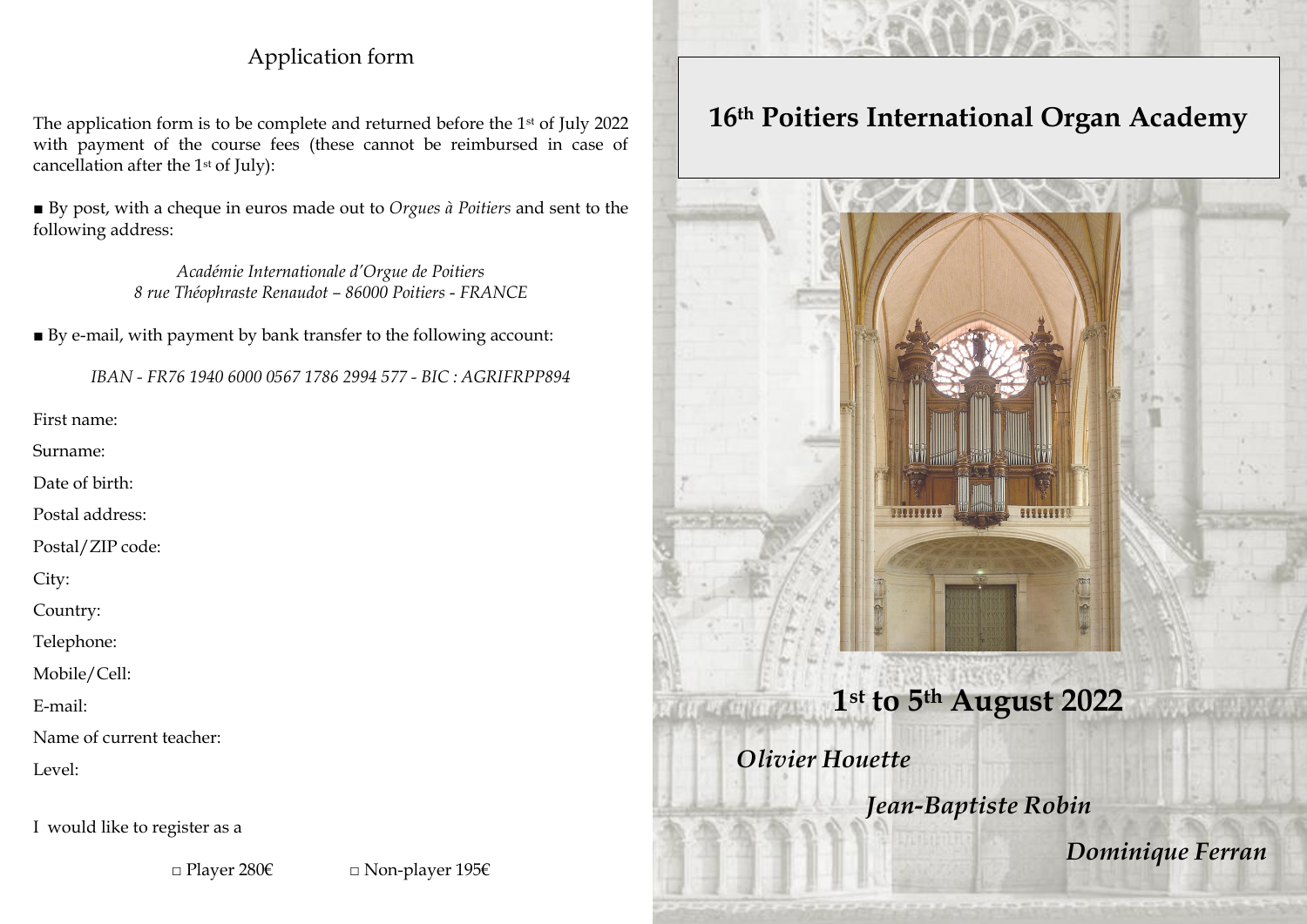## Tutors

## Poitiers International Organ Academy

Poitiers International Organ Academy is designed for student or professional organists who wish to hone their interpretations of organ repertoire.

The three tutors leading this course are highly experienced organists and well-known recitalists: Olivier Houette, Jean-Baptiste Robin and Dominique Ferran.

Tuition is offered on three magnificent organs, characterized by very different musical styles:

- The Classical French organ of the Cathedral (François-Henri Clicquot, 1791, IV/44,
- The German Baroque style organ of Notre Dame la Grande (Yves Sévère, 1996, III/33),
- The Neoclassical French organ of Sainte Radegonde (Boisseau-Cattiaux, 1997, IV/57).

Thanks to this diversity, all the organ repertoire can be tackled, depending on the pieces prepared in advance. Students can therefore choose repertoire suitable for these organs and take advantage of the variety of instruments available.



.



#### **Olivier Houette**

Olivier Houette was appointed organist of the historical François-Henri Clicquot organ of Saint Pierre cathedral in Poitiers, at the age of 20. He was previously organist of Saint François-Xavier and Notre Dame des Blancs-Manteaux in Paris.

He trained at the Conservatoire National Supérieur de Musique et de Danse in Paris (CNSMDP), where he was taught by leading musicians such as Olivier Latry, Michel Bouvard, Eric Lebrun, Olivier Trachier and Olivier Baumont. At age 19 he was awarded the organ diploma with distinction by unanimous

decision of the jury, and in addition gained diplomas in harpsichord, continuo, Renaissance polyphony, harmony, counterpoint and fugue. He also holds a degree in musicology from the Sorbonne University.

Passionate about teaching, he considers it essential to share his art in the interpretation of music. He holds the *Certificat d'Aptitude*, teaches organ, continuo and chamber music at the *Conservatoire à Rayonnement Régional* (CRR) in Poitiers and teaches students training at the *Pôle Aliénor*. He is a tutor for several courses and masterclasses and organizes Poitiers International Organ Academy. In 2011 he was entrusted with the training of future organ teachers in the pedagogy department at the CNSMDP.

Recognized for his mastery of the most varied repertoire, he enjoys playing different styles of organ. He has been invited to perform in many festivals both in France and abroad. In particular, he has played at Notre Dame cathedral in Paris, San Luigi dei Francesi in Rome, Lanvellec Early Music festival, La Roque d'Anthéron international piano festival, Warsaw Philharmonic, in the United States, Germany, Switzerland and Spain.

He has made several arrangements, making every effort to turn the works into fullyfledged organ music. He has thus transcribed works by Henry Purcell, Louis Couperin, Jean-Baptiste Lully and Béla Bartók. He has also adapted music for ensembles combining the organ with other instruments (Robert Schumann, César Franck, Jehan Alain).

As a highly regarded continuo player on both organ and harpsichord, he works regularly with vocal and instrumental ensembles such as *Accentus* chamber choir, *Insula Orchestra*, *La Simphonie du Marais* and the *Orchestre de chambre de Paris* and has participated in many recordings for these.

His recording of Nicolas de Grigny's *Livre d'Orgue* on the organ of Poitiers Cathedral (Triton) was released in May 2019 and has been hailed by the press.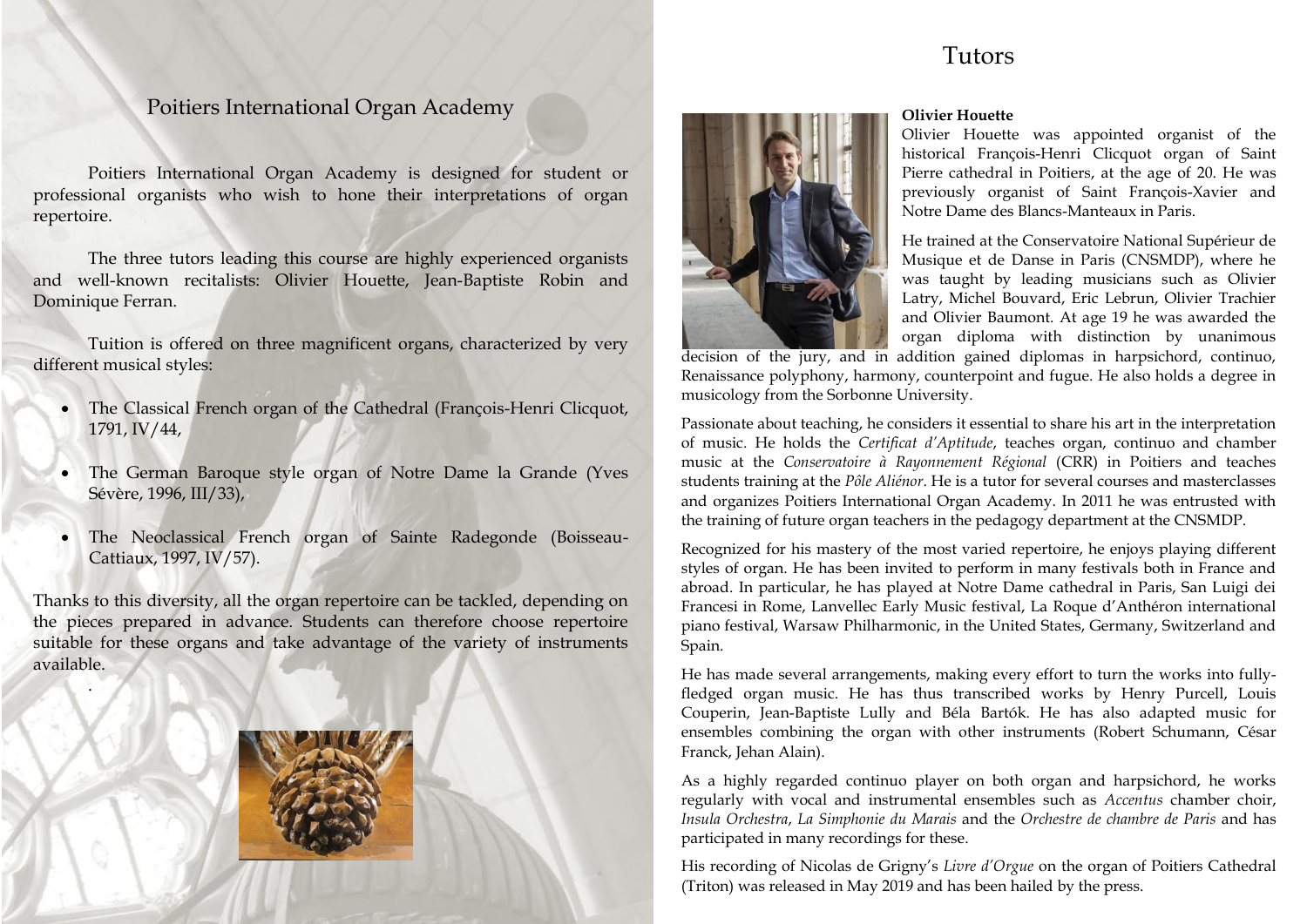#### **Jean-Baptiste Robin**

.

Jean-Baptiste Robin is Organist of the Royal Chapel at the Palace of Versailles and he also serves as Professor of Organ and composition at the Conservatoire à Rayonnement Régional in Versailles. He is regarded as one of the most prominent French concert organist, master teacher, and composers of today.

His concert performance schedule spans most continents with frequent recitals in Europe, United States, Russia, Israel, Japan, South Korea, China, and Canada.



As a master teacher, he was a Distinguished Artist in residence at Yale University (2014) and Visiting Artist in residence at Oberlin Conservatory of Music (2019-20) in the USA. He is also regularly invited as professor at the International Summer Academy for Organists in Haarlem (Holland), and he has taught master classes for the American Guild of Organists, the Korean Guild of Organists, and numerous universities and conservatories in Europe and Asia.

He has recorded the complete works of Jehan Alain (Brilliant Classics), Felix Mendelssohn, Louis Marchand (Triton) and François Couperin as well as his own compositions (Brillant Classics) and recitals. These recordings have been consistently praised by music critics and have won numerous prizes in France and England, including several Golden Diapason, the Editor's Choice by Gramophone, the Charles Cros Academy and the Preis der deutschen Schallplattenkritik Vierteljahresliste. In 2020 a new CD, *Once upon a Time*, recorded on the organ of the Walt Disney Concert Hall in Los Angeles will be released.

Jean-Baptiste Robin has composed over fifty works ranging from those for solo instruments to symphony orchestra and his works have been performed by various ensembles such as the Orchestre National de France, the Philharmonia Orchestra, the Maitrise de Notre-Dame de Paris, under the batons of conductors Marin Alsop, Pierre Boulez, Laurent Petitgirard, Roberto Fores Veres… In 2020 he will compose a solo organ piece for Paul Jacobs for Radio France Concert Hall and two New orchestral works will touring in Europe. In2018 he wins the *Grand Prix Lycéen des Compositeurs* in Radio France.

Jean-Baptiste Robin studied at the National Superior Conservatory of Music in Paris, winning seven Premier Prix and two postgraduate diplomas in theory and organ performance. He studied the organ with Marie-Claire Alain, Olivier Latry, Michel Bouvard, and Louis Robilliard, and composition with George Benjamin at King's College, London.

Jean Baptiste Robin is represented in North America exclusively by Phillip Truckenbrod Concert Artists, LLC.



#### **Dominique Ferran**

Dominique Ferran was born in Paris and spent his early years in New York. Having studied the organ in Bordeaux, with Marcel Carme, a pupil of André Marchal, he gained his diplomas at Toulouse Conservatoire under Xavier Darasse and further honed his skills with Michel Chapuis and Ewald Kooiman.

Settling in Poitiers, he graduated in Art History and gained a Master's degree in Musicology from the University of Poitiers. In Poitiers he met Antoine

Geoffroy-Dechaume. He studied the harpsichord with Ton Koopman and Kenneth Gilbert and continuo with Jesper Christensen. He now specializes in clavichord playing.

Dominique Ferran has taught in the musicology departments of Poitiers and Tours universities before opening the organ course at Saintes conservatoire. He now teaches at the Pôle Aliénor (higher education establishment for music and dance in the Nouvelle-Aquitaine region) after having taught organ, harpsichord, continuo and chamber music at Poitiers Conservatoire from 1977 to 2013.

Dominique Ferran has been co-titular organist of Notre Dame la Grande in Poitiers since 1975. He and Monique Bécheras were instrumental in the construction of the new Yves Sévère organ, completed in 1996 for the collegiate church.

As a recitalist on harpsichord, organ or clavichord and as a continuo-player, Dominique Ferran has performed at many major venues in France and Europe. As a participant in the *Chemins du Baroque* (K617) and a member of several ensembles he has travelled the world : Argentina, Mexico, Uruguay, Turkey, Israel, Slovakia, Canada, Portugal, Denmark…

Dominique Ferran has premiered many new works for organ or harpsichord (Bosseur, Etienne, Fulminet, Garcin, Laureau, Godard, Sprogis, Lancino, Le Meur…). He has made some 30 recordings, including a dozen as soloist.

His collaboration with Clavecin en France and Orgues Nouvelles magazine has led to the publication of a study, *Pour un historique des doigtés anciens* (a history of early fingerings), in 2016. In 2018 his edition of Christoph Graupner's *Partien auf das Clavier* (1718), was published by La Sinfonie d'Orphée. For 2020 he is editing a new publication on the clavichord for Clavecin en France.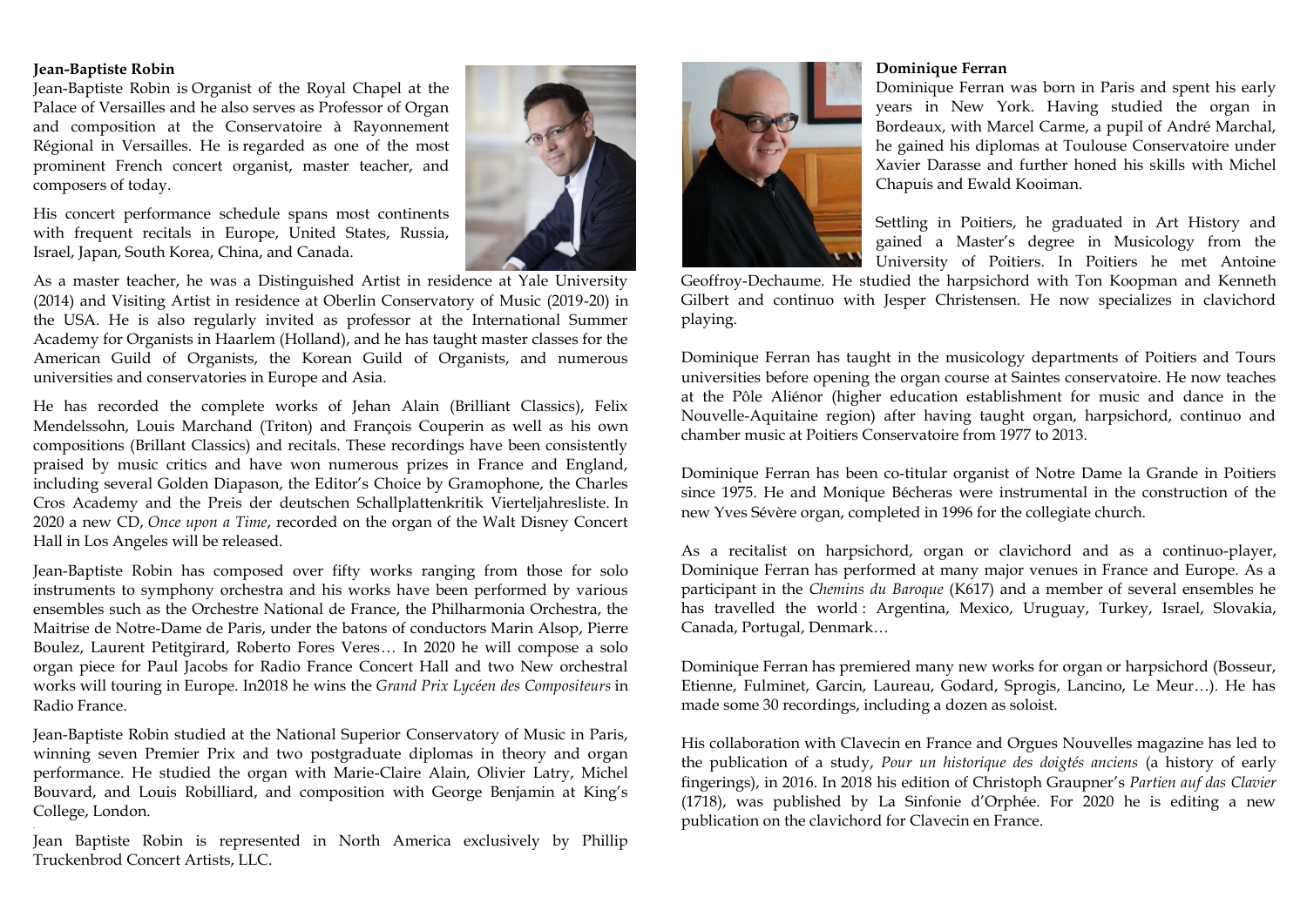### The Organs

### The François-Henri Clicquot organ of Saint Pierre Cathedral

#### The Organ of Sainte-Radegonde



| Positif                 | <b>Grand Orgue</b>    | Récit               |
|-------------------------|-----------------------|---------------------|
| (I, do1-mi5)            | $(II, d01-mi5)$       | $(III, sol2-mi5)$   |
| Montre 8                | Montre 16             | Flûte 8             |
| Bourdon 8               | Montre 8              | Cornet V            |
| Dessus de flûte 8 (la2) | Bourdon 16            | Trompette 8         |
| Prestant 4              | Bourdon 8             | Hautbois 8          |
| Nazard 22/3             | Second Huit Pds (fa1) |                     |
| Doublette 2             | Prestant 4            | Echo (IV, sol2-mi5) |
| Tierce 13/5             | Grande Tierce 31/5    | Bourdon 8           |
| Dessus de Cornet V      | Nazard 22/3           | Flûte 8             |
| Plein Jeu VII           | Doublette 2           | Trompette 8         |
| Trompette 8             | Quarte de Nazard 2    |                     |
| Clairon 4               | Tierce 13/5           | Pédale              |
| Cromorne 8              | Dessus de Cornet V    | Anches : la0 à do3, |
|                         | Fourniture V          | Fonds: do1 à do3    |
| Deux Tremblants forts   | Cymbale IV            | Flûte 16 (bouchée)  |
| Accouplement à tiroir   | 1re Trompette         | Flûte 8             |
| Diapason la3 = 394Hz    | 2e Trompette          | Flûte 4             |
| Tempérament inégal      | 1er Clairon           | Bombarde 16         |
|                         | 2e Clairon            | Trompette 8         |
|                         | Voix Humaine 8        | Clairon 4           |
|                         |                       |                     |

jewel in the crown of lassical French organ building, the 1791 Françoislenri Clicquot organ of oitiers cathedral is one the ost beautiful historical struments in France. A culmination of the Clicquot dynasty's craftsmanship as *Facteurs d'orgues du Roy* (royal warrant holders), it is also one the very rare instruments to e so well preserved, being in condition very close to its riginal state.

It is a grand *seize pieds* [16-foot principal base] organ, admirably suited to the generous acoustics of the cathedral (about 7 seconds reverberation). Built in the purest French Classical style and famous for the beauty of its *plein-jeux*, the rich tone of its *jeu de tierce* and blazing reeds, the Clicquot organ is a listed historical instrument.



In 1997, Sainte Radegonde church was given a new organ worthy of this magnificent setting. Built as a Neoclassical instrument, in the best sense of the term, it has 57 speaking stops over 4 manuals and a 32 note pedal-board. It is the largest organ in Poitiers and its comprehensive technical and musical resources mean that a truly vast repertoire can be played.

| Positif de dos     | Grand orgue        | <b>Récit Expressif</b> | Résonnance       | Pédale                |
|--------------------|--------------------|------------------------|------------------|-----------------------|
| Bourdon 8          | Montre 16          | Ouintaton 16           | Bourdon 16       | Flûte 16              |
| Salicional 8       | Montre 8           | Cor de nuit 8          | Bourdon 8        | Flûte 8               |
| Montre 8           | Bourdon 8          | Flûte Traversière 8    | Flûte 8          | <b>Ouinte 10' 2/3</b> |
| Prestant 4         | Flûte harmonique 8 | Viole de gambe 8       | Octave 4         | Basson 16             |
| Flûte à cheminée 4 | Gambe 8            | Voix céleste 8         | Flûte 4          |                       |
| Doublette 2        | Prestant 4         | Flûte octaviante 4     | Ouarte 2         | Pos/GO                |
| Nazard 2' 2/3      | Doublette 2        | Octavin 2              | Grande Tierce 3' | Réc/GO                |
| Tierce 1' 3/5      | Fourniture III-VII | Plein jeu III-V rgs    | 1/5              | Rés/GO                |
| Larigot $1'$ $1/3$ | rgs                | Cornet V               | Nazard 2' 2/3    | Réc/Pos               |
| Fourniture         | Cymbale IV-VI rgs  | Basson 16              | Tierce 1' 3/5    | Tirasses Pos, GO,     |
| Cymbale            | Cornet V           | Trompette 8            | Flageolet 1      | Rec, Rés              |
| Trompette 8        | Trompette 8        | Clairon 4              | Bombarde 16      | Tutti                 |
| Cromorne 8         | Voix Humaine 8     | Basson-Hautbois 8      | Trompette 8      | Machine Barker GO     |
| Clairon 4          |                    | Voix Humaine 8         | Clairon 4        | Combinateur           |
| <b>Tremblant</b>   |                    | Trémolo                | Tremblant        |                       |
|                    |                    |                        |                  |                       |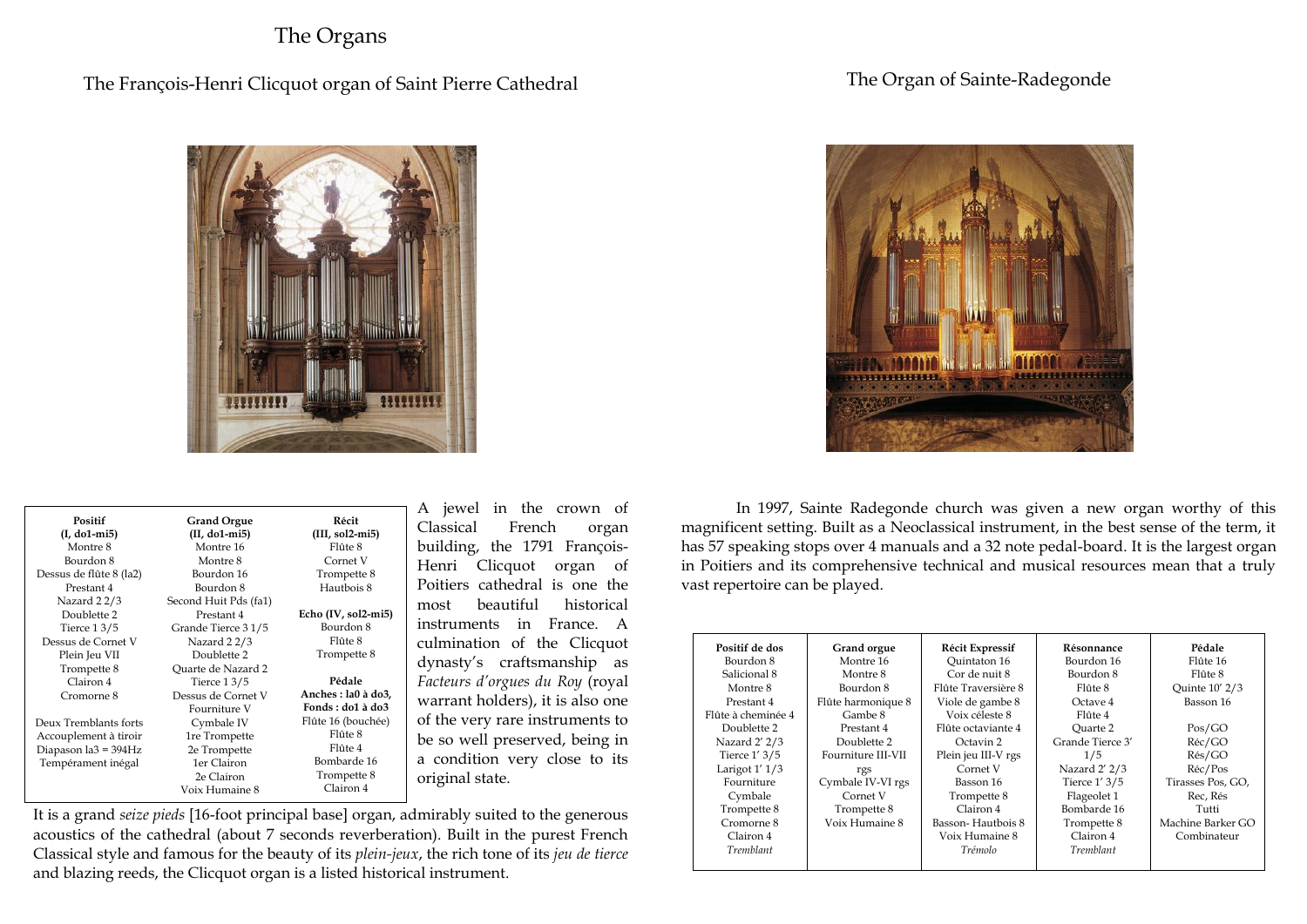#### The Organ of Notre-Dame-La-Grande



The organ of Notre Dame la Grande is the last new organ built by Yves Sévère and inaugrated in 1996. It is the culmination of this organ-builder's research. A polyphonic organ with 4 distinct plenum ensembles, the rich tonal palette provided by the principals, flutes, tierces, sesqialtera or by the 5 reed stops allow multiple blends. The resolutely modern organ-case design reveals a spatial relationship to the building while taking into account technical and acoustic imperatives of the room. The whole organ has a completely re-designed wind supply and a remarkably gentle and precise double-pallet system.

| Positif dorsal<br>Bourdon 8 | Grand orgue<br>Bourdon 16 | Récit<br>Flûte 8 | Pédale<br>Soubasse 16 |
|-----------------------------|---------------------------|------------------|-----------------------|
| Montre 4                    | Montre 8                  | Principal 4      | Princial 8            |
| Flûte 4                     | Bourdon 8                 | Flûte 4          | Principal 4           |
| Nazard                      | Prestant 4                | Flûte 2          | Nachthorn 2           |
| Doublette 2                 | Flûte 4                   | Sesquialtera     | Mixture               |
| Tierce                      | Ouinte                    | Mixture          | Posaune 16            |
| Sifflet                     | Doublette 2               | Voix humaine     |                       |
| Mixture                     | Fourniture                |                  | 3 tirasses            |
| Cromorne                    | Cymbale                   |                  | 2 accouplements       |
|                             | Trompette                 |                  | 2 tremblants          |
|                             | Clairon                   |                  |                       |

### Organs available for student practice (depending on availability)



# The Organ of Saint-Hilaire

Built by the Bordeaux organ-builder Georges Wenner between 1881 and 1883, the organ at Saint Hilaire has 30 speaking stops over 3 manuals and pedals. It was listed in 1987, being a splendid example of Romantic organ-building. Restored in the early 2000s, its broad foundations and admirable reeds make it one of the fine instruments in France's musical heritage.

**I. Grand Choeur** Flûte harmonique 8 Dulciana 8 Flûte octaviante 4 Plein jeu progressif III-VI Bombarde 16 Trompette 8 Clairon 4

**II. Grand Orgue** Bourdon 16 Bourdon 8 Montre 8 Kéraulophone 8 Salicional 8 Prestant 4 Cornet V (ut 3)

**III. Récit expressif** Quintaton 16 Bourdon 8 Flûte à pavillon 8 Flûte octaviante 4 Violoncelle 8 Voix celeste 8 Voix humaine 8 Hautbois 8 Trompette harmonique 8 Clairon 4

**Pédale** Flûte 16 Flûte 8 Flûte 4 Bombarde 16 Trompette 8 Clairon 4

### The Organ of Saint-Jean de Montierneuf



Built by Joseph Merklin in 1866, the organ of Saint-Jean de Montierneuf is a witness to the activity of the Lyon factor in the region. The instrument is in its original integrity. The composition perfectly serves the romantic repertoire. Despite its small size, this instrument, listed as a historic monument, is an instrument of a charm and distinction that will delight its listeners.

| I. Grand Orgue | II. Récit expressif  | Pédale            |
|----------------|----------------------|-------------------|
| Bourdon 16     | Bourdon harmonique 8 | Flûte 16          |
| Bourdon 8      | Dulciane 8           | Flûte 8           |
| Montre 8       | Voix celeste 8       |                   |
| Salicional 8   | Flûte octaviante 4   | <b>Tirasses</b>   |
| Prestant 4     | Voix humaine 8       | Accouplement      |
| Fourniture     | Basson-Hautbois 8    | Expression        |
| Trompette 8    |                      | Appel d'anches GO |
| Clairon 4      |                      |                   |

**Saint-Porchaire organ -** 2 manuals and pedals, 16 stops. **Chapel of the Soeurs de l'Union chrétienne organ -** 2 manuals and pedals, 10 stops. **Reformed Church organ -** 2 manuals and pedals, 12 stops. **Consevatoire practice organ -** 2 manuals and pedals, 5 stops.